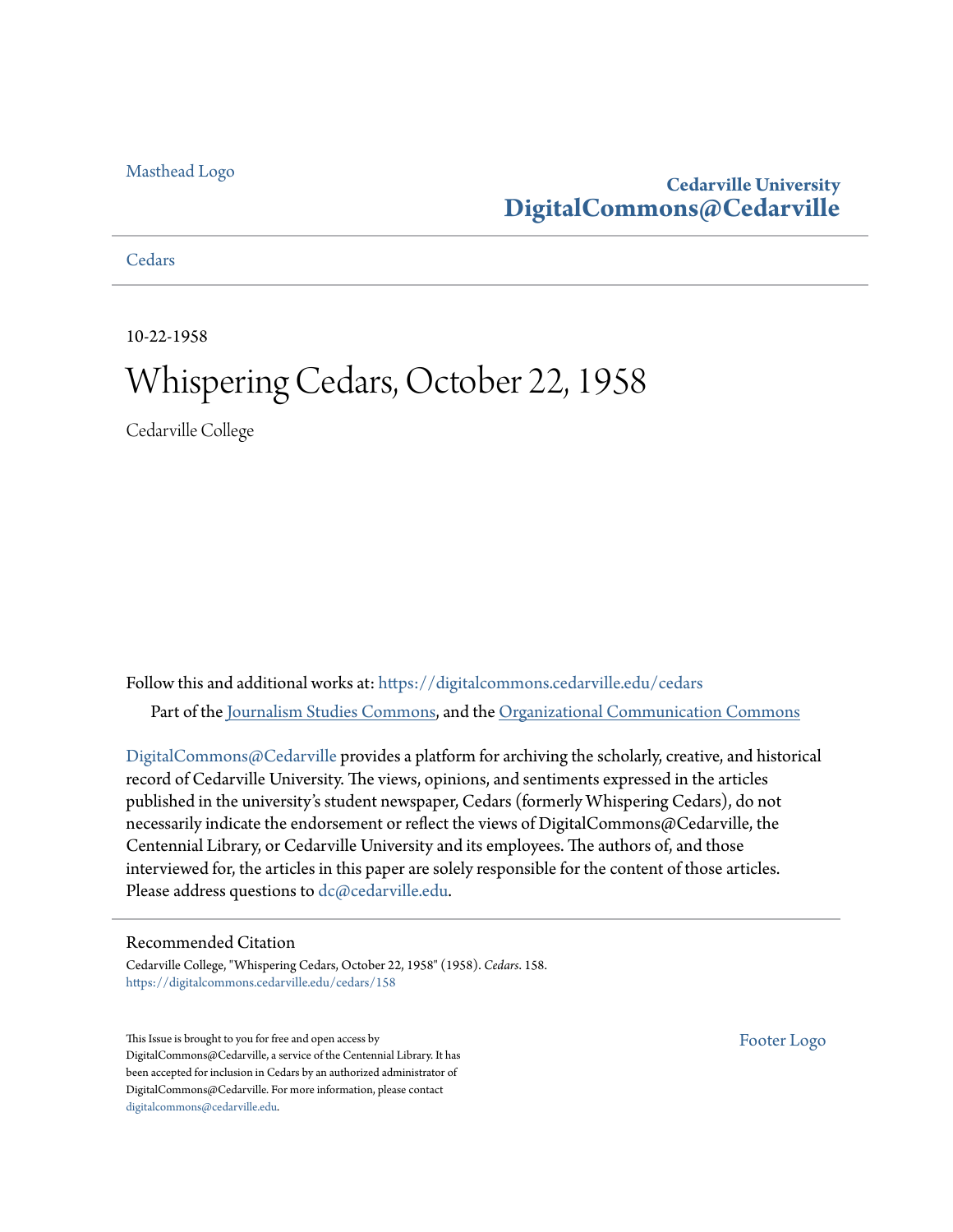

Vol. III October 22, 1958 Noe *5* 

### "HARVEST TIME", THEME FOR HOMECOMING

Homecoming time is here again, and evidences of preparation  $c$ an be seen all around campus. The theme of this year's program is "Har-<br>vest flime". Various organizations are erecting displays in keeping with the theme. On Saturday morning their displays will be viewed and judged, and prizes awarded.

The float, traditionally displayed in the Cedarville Halloween Parade, is under construction. The theme of the float is Psalms  $37:15$ "My times are in Thy hands".

The Homecoming Committee has planned a full weekend for students, alumni, and friends. Registration for alumni will begin Saturday morning at  $10:00$   $A \cdot M$  in the Ad Building. The schedule for the remainder of the weekend is as follows:

Saturday:

- 10:30 Viewing and judging of . displays.
- 12-1 Lunch with alumni as guests of.the school.
- 2:00 Touch football
- 4:00 Alumni fellowship meeting in the Chapel.
- 6:00 Dinner.
- 8:00 Homecoming play "Doctor Hudson's Secret Journaln.

Sunday:

11:00 Alumni guest speaker at Grace Baptist Church.

#### EMPLOYMENT BRINGS HOPE

Various types of employment for the students of Cedarville College have brought new hope for many of its students. The employment situation all cover the United States has created a problem for many a college student in the past few months. With positions of employment being scarce, a college student is unable to obtain sufficient funds to put him· through his next year of college, unless he is an early bird.

Many students who work their way through college must find employment in addition to their course of study. Although Cedarville College cannot insure employment for everyone, they have made every effort to provide employment for students who nees financial help in paying their school debts. Among the 168 students emrolled, *65* have re-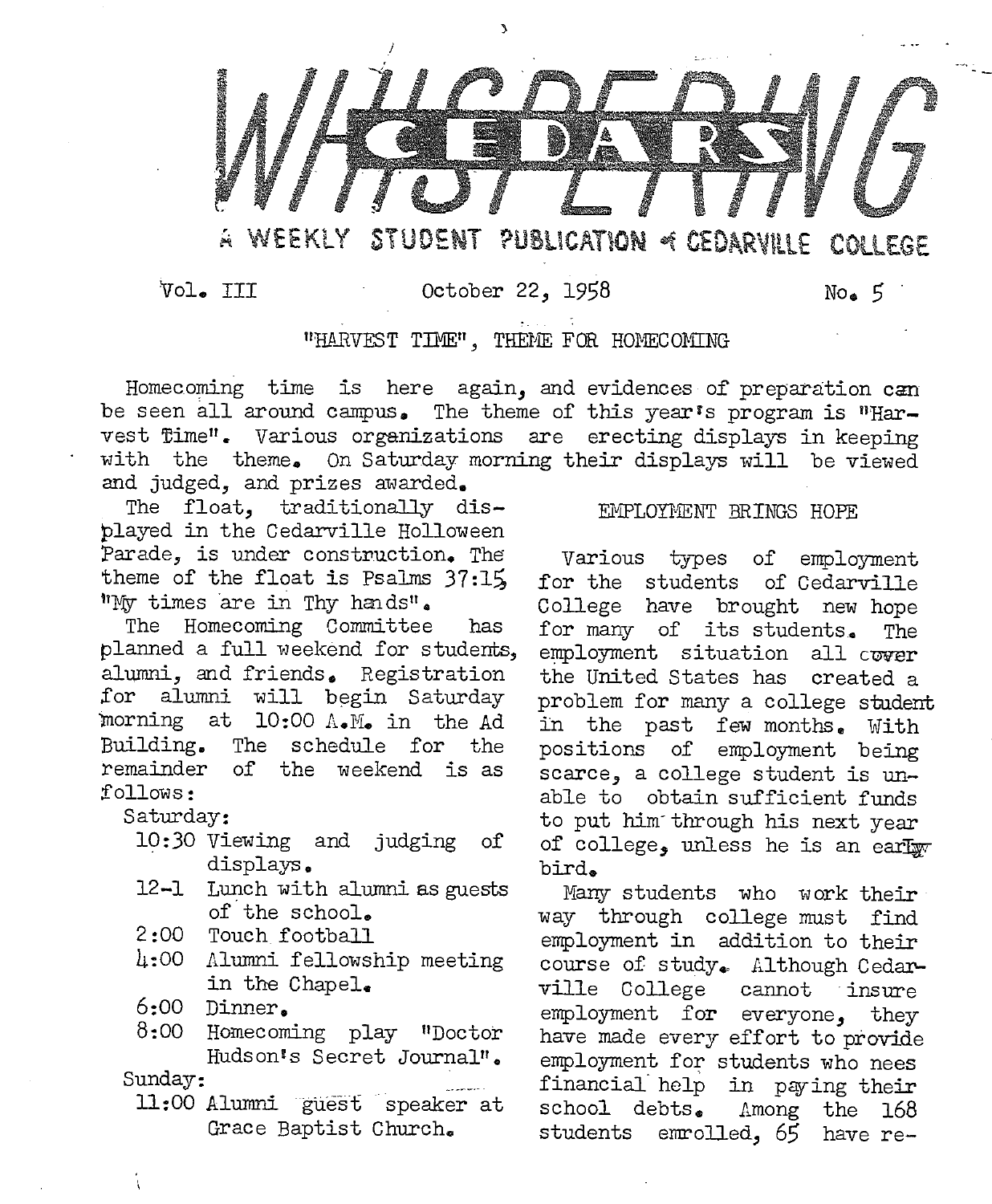# THE GOOK STALL

Clive Staples Lewis was bein in Bolfast, Iroland, in 1898, F. some time he served in the Somerset Light Infantry during the first World Mar. Since 1925 he has been Fellow and Tutor of Magdalen College, Oxford, where he lectures on English Literature. One of his books, The Allegory of Love, was awarded the Hawthornden Prize in 1936, and another, The Screwtape Letters, has won wide acclaim in the United States.

THE SCREWLPE LETTERS CONSISTS OF A SERIES OF EPISTLES SENT BY THE "AFFECTIONATE UNCLE" SCREM-TAPE, A ROGUISH HENCHMAN LIVING SOMETHERE NEWR HELL, TO HIS NEPH\* EM AND UNDERSTUDY, WORMMOOD, LO. CATED IN THE WORLD. Mormwood is about the business of undermining the faith of a young man who has recently become a convert of the Enemy. With a "warm anticipation" each letter provides necessary instructions whereby the Enemy's convert may be corrupted and his life become dissipated. Seemingly, there is some success at first. By attacking the various weak points, the victim's spiritual life is scorched and eventually all moral agents are weakened. Gradually the Enemy gains hold once more, and consequently there is a marriage to a " swoot " Christian girl. The man's inward life is again revived and he falls completely into the Enemy's control. Uncle Screttape, whose words are becoming quite heated. finds it increasingly difficult to control his temper. 411 hope

is lost when the yogges man, shose<br>life is now a glowing crample or

the Enemy, - loses his life in the gained another one. He cannot now be affected by any further strategy and what a pity. With. displeasure, great Screwtape closes his final letter with despair and anger, warning his nephew of the time when the must be dealt with after his return from the worldly mission.

Lewis has quite successfully endeavored to reveal. Satan's craftiness as he quietly entangles and frequently strangles the spiritual life of a Christian. The Screwtape Letters is endowed with some seep truths that should be of interest to any believer concerned about a more mature and discerning inward life.

# I Word to the Vise

If you miss God's purpose in your life today, don't think you' will suddenly lay hold on it tomorrow.

#### WEISPERING CEDARS STAFF

| Editor<br>Sports<br>Feature<br>Névs |      | Marlene Davis<br>Dave Thomas<br>Paul VanKleek<br>Bob Price |
|-------------------------------------|------|------------------------------------------------------------|
| Typists                             | - 61 | Linda Johnson<br>Joyce Grant<br>Charlene Ressler           |
| Mailing                             |      | Sharon Dobbs<br>Delores Osborn<br>Ruth Yost                |
| Advisor                             |      | Miss Kantzer                                               |

¢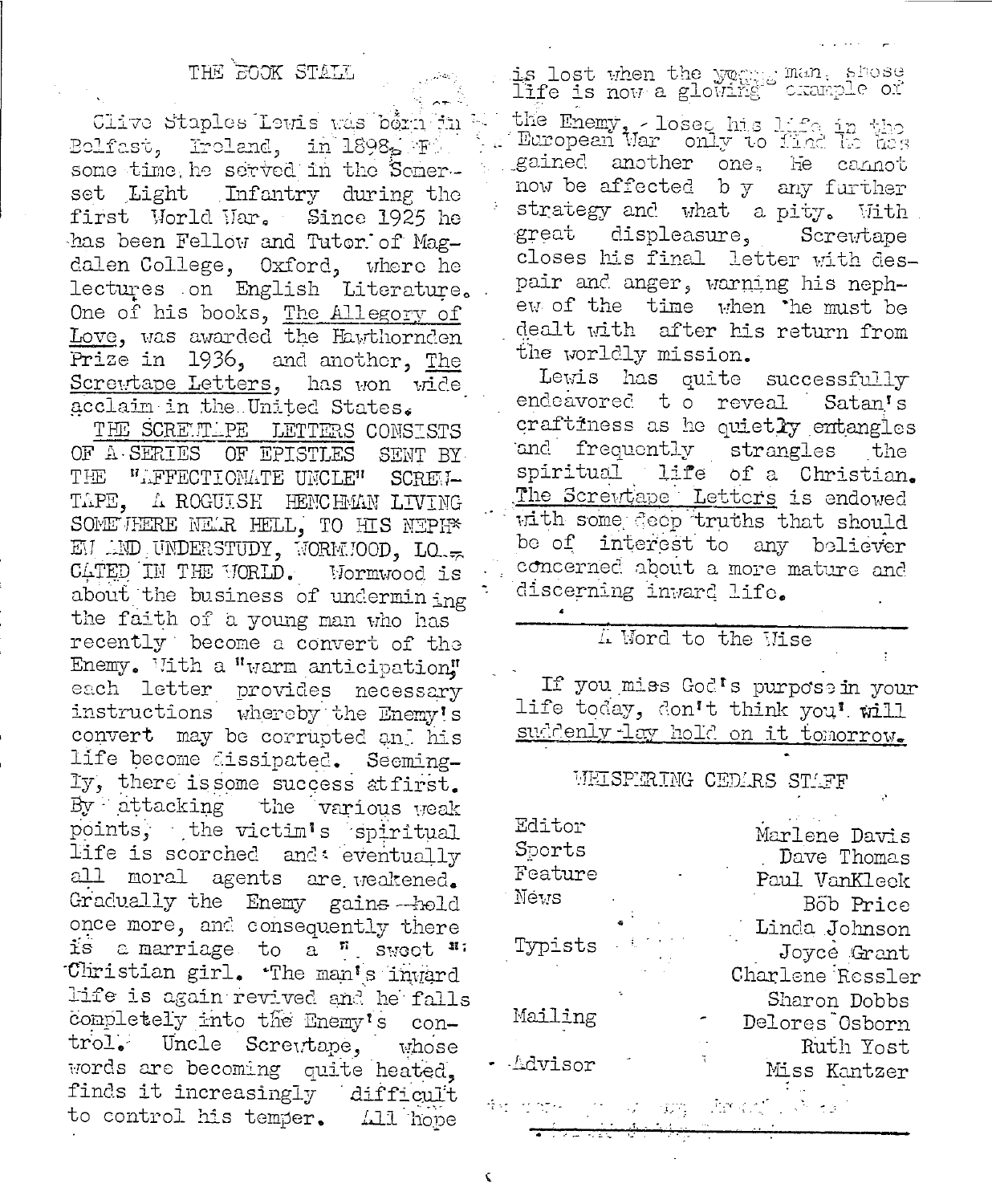| ported some type of employment    |                 |  |           |                      |  |
|-----------------------------------|-----------------|--|-----------|----------------------|--|
| included in the following classes |                 |  |           |                      |  |
| Carpentry                         |                 |  |           |                      |  |
|                                   | Eusinoss Places |  |           | 16                   |  |
| Cedarville College                |                 |  | $\sim$ 26 |                      |  |
| Funeral Homes                     |                 |  |           | $\cdot$ 2            |  |
| OESO Home                         |                 |  |           | 2.<br>$\sim 10^{-1}$ |  |
| Housework                         |                 |  |           | 5                    |  |
| Service Station                   |                 |  |           |                      |  |
| Others                            |                 |  |           |                      |  |

Those who are employed by the College assist in t h e kitchen, and dining hall, library, bookstore, and snack shop, printing department, office work, janitor work, and odd jobs. The positions held by the "business " bracket run the gamut of occupations - salesmen, clerk, office work, cashier, waiter, nurse, postal service, and farm work. Those holding jobs in the "others" class include such jobs as painting, odd jobs, Vet's helper, managership, and bus driver.

These various types of employment provide, experience, not only in learning to get along with people; experience, not only in learning to get along with people, but one can have the opportunity to witness for God. We thank and praise the Lord together for what He has provided. for us in the way of financial help. He is all sufficient and provides our every need, if we completely trust in Him for. it.

#### 4 Uord  $\overline{t}$ the Wise

We have all eternity to celebrate the victories, but only a few hours. before sunset to win them.

### **FAGILIAN FACE RETURNS** FOR REPERT FERFORMANCE

As well again glance over the character roles of the Homecoming Play our minds go back to the vear 1957 and The Night of January 16th. Playing in one of the lead positions was MissGrace Willetts, as Karen Andre, a rather pertand persuasive secretary. Those acquainted with the play will remember the role as one of importance and responsibility.

Not unaccustomed to footlights, Miss Willetts has had previous experience before entering at Cedarville College. Acquainted with the grief and anxieties that accompany directing, she has directed the student night talent program, known to the Berea High School student body as, the ultimate on the annual stage calendar.

This year we shall be seeing Grace again as she plays the part of Nancy., the devoted and affectionate nurse of Dr. Hudson. We might inject here that we are happy to see her return. All who are familiar with her fine work are confident of an enjoyable homecoming performance.

# MUSIC GROUPS ITINERARY Sunday, October 26

Male Quartet: Calvary Baptist Church, Ashland, Ohio. Two services, 10:30 a.m. and 7:30  $p_{\bullet}m_{\bullet}$ Girl's Trio: Berlin, Ohio.